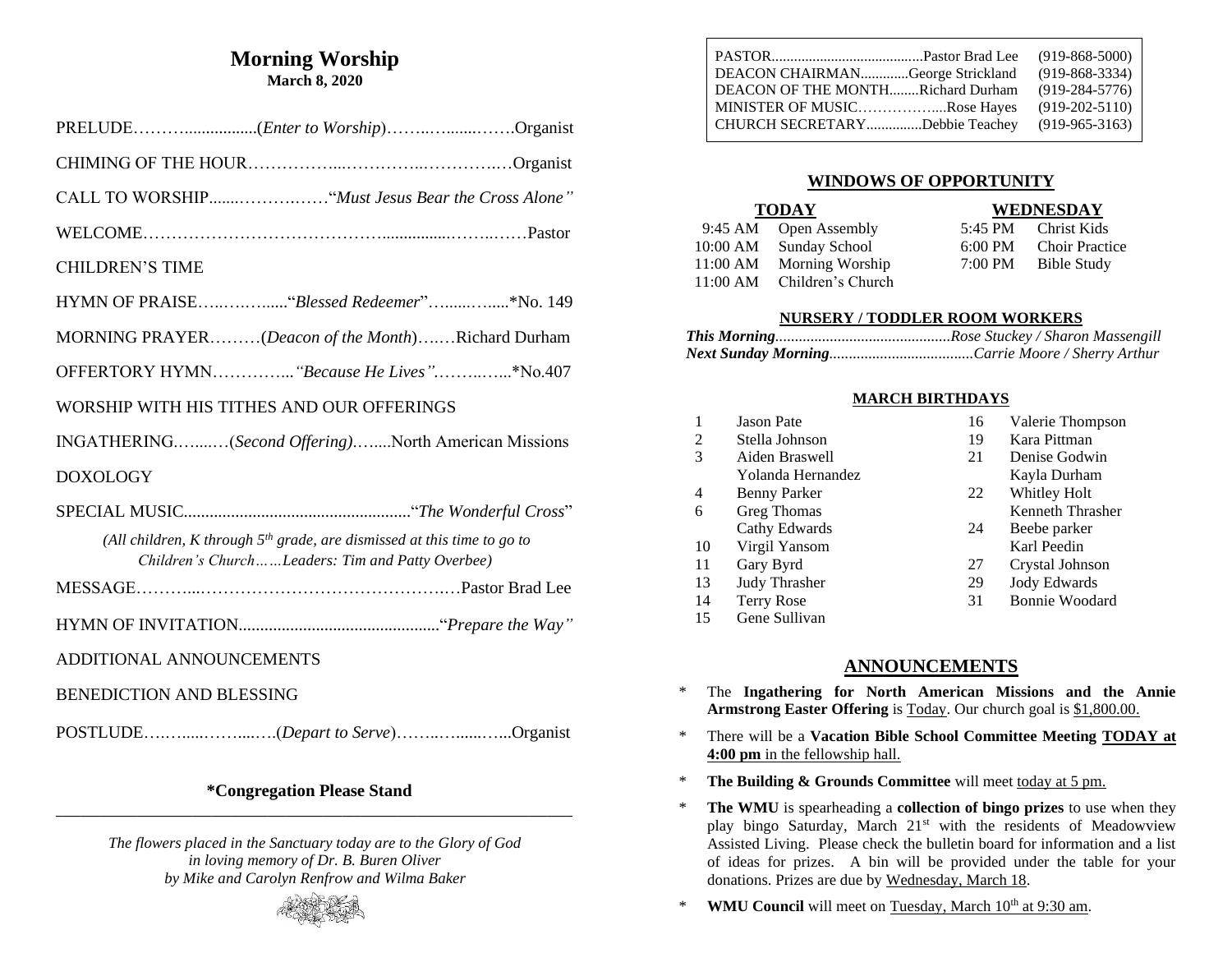## **ANNOUNCEMENTS CONTINUED**

- \* **WMU Meeting** will be on Tuesday, March 10<sup>th</sup> at 7 pm.
- \* There will be a **Cantata Drama Practice** on Sunday, March 15th at 2 pm for all choir members, actors and narrators.
- \* Our church may have an opportunity to travel to the **Appalachian Coalfields** to deliver Christmas backpacks to the children the first 2 weekends in December. In addition, I think we would **prepare a meal, provide some entertainment, and give the backpacks to the children**. There will be an overnight stay in a motel nearby. If there is an interest, I need to know **ASAP,** as we need to make reservations no later than MID MARCH. Up to 22 can attend. There will be more specific information, depending on the number who are interested. Dee Payne will be our contact person who can answer questions that may come up. A sign up sheet will be posted on the bulletin board across from the mailboxes. **PLEASE SIGN UP IN THE NEXT 2 WEEKS SO I CAN CONTACT DEE PAYNE**. If you remember, she and her husband and children came to our church last year, showed a video and spoke about this mission outreach. Thank you! Beth Thomas.
- \* If anyone would like a copy of the **2002 Church Directory**, there are some free copies available on the cabinet beside the church mailboxes. Please feel free to take one.

### **ANNOUNCEMENTS CONTINUED**

- \* **WMU Meeting** will be on Tuesday, March 10<sup>th</sup> at 7 pm.
- \* There will be a **Cantata Drama Practice** on Sunday, March 15th at 2 pm for all choir members, actors and narrators.
- \* Our church may have an opportunity to travel to the **Appalachian Coalfields** to deliver Christmas backpacks to the children the first 2 weekends in December. In addition, I think we would **prepare a meal, provide some entertainment, and give the backpacks to the children**. There will be an overnight stay in a motel nearby. If there is an interest, I need to know **ASAP,** as we need to make reservations no later than MID MARCH. Up to 22 can attend. There will be more specific information, depending on the number who are interested. Dee Payne will be our contact person who can answer questions that may come up. A sign up sheet will be posted on the bulletin board across from the mailboxes. **PLEASE SIGN UP IN THE NEXT 2 WEEKS SO I CAN CONTACT DEE PAYNE**. If you remember, she and her husband and children came to our church last year, showed a video and spoke about this mission outreach. Thank you! Beth Thomas.
- \* If anyone would like a copy of the **2002 Church Directory**, there are some free copies available on the cabinet beside the church mailboxes. Please feel free to take one.

| <b>FINANCIAL STEWARDSHIP</b><br>March 1, 2020 |                     |  |
|-----------------------------------------------|---------------------|--|
| Weekly Budget                                 | \$4,423.00          |  |
| Last Sunday                                   | \$5,521.00          |  |
| <b>Electronic Deposits</b>                    | \$ 284.74           |  |
| Total                                         | \$5,805.74          |  |
| Over Budget                                   | $+$ \$1,382.74      |  |
| <b>YTD Budget Needs</b>                       | \$97,306.00         |  |
| <b>YTD</b> Collections                        | <u>\$105,576.39</u> |  |
| <b>YTD Over Budget</b>                        | 8,270.39<br>$+\$$   |  |

| FINANCIAL STEWARDSHIP<br>March 1, 2020 |                   |  |
|----------------------------------------|-------------------|--|
| Weekly Budget                          | \$4,423.00        |  |
| Last Sunday                            | \$5,521.00        |  |
| <b>Electronic Deposits</b>             | 284.74<br>\$      |  |
| Total                                  | \$5,805.74        |  |
| Over Budget                            | $+$ \$1,382.74    |  |
|                                        |                   |  |
| <b>YTD Budget Needs</b>                | \$97,306.00       |  |
| <b>YTD Collections</b>                 | \$105,576.39      |  |
| <b>YTD Over Budget</b>                 | 8,270.39<br>$+\$$ |  |
|                                        |                   |  |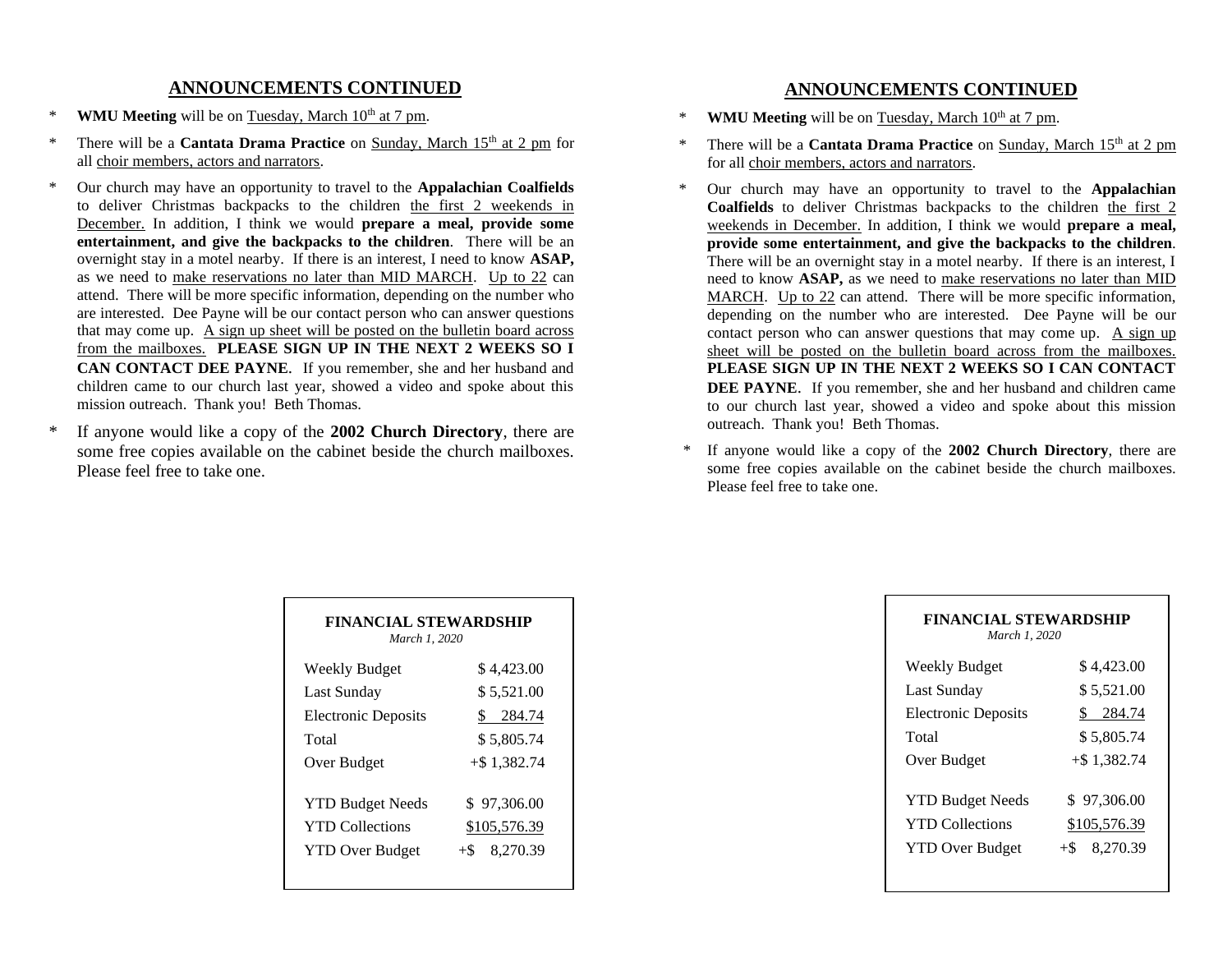## *Prayer List March 8, 2020*

Mr. Kirby Family (Jody) Berry Godwin Miss Avery (Brian) Bennett (Renfrows' Grandson) Tara (Sarah W. Granddaughter) Linda & Dwight Sorrells Sandra Renfro Family (Richard D.)

Dicky Parker (Cataract Surg.) Leonor Gronendyke James Thompson

Malachi Trisha Renfro (Mike R.) Rita Faison

Pauline Morris (Ruth S.) Rebeca (Hazel P.) Ross Renfrow (Mike R.) Phyllis Fuller (Rose H.) Berry Oliver Danny Worley Andy Styron (Sherry Holloman) Earline Cranfill (Rose's Mom) Jimmy Strickland (Tim O.) Kevin Casey (Danny C.) Paisley Wagner (Infant) Fred Creech (Patty O.)<br>Willie Weaver Richard Berent (Jinny ) Pat Watson Pastor Brad Keeley Mooneyham (Betty S.) Wilma Baker Beth Howard (Bill H.) Heather Sasser Gene Jackson Pearl Ingram (Hilda H.) Jean Thomas (Greg T.'s Mom) Maddie McKay (Rose H.) Johnny Woodard Hilda Pittman Phyliss Pender (Linda S.) Mike Creech (Chris' Dad) Shelly (Patty O's Sister) Our Deployed Troops Alaska Mission Trip & Field Our Nation Behavior Health Facility The Lost Kennedy Children's Home Law Enforcement

Keith & Brenda Phillips (Rusty) Rusty & Vicki's Grandchildren

Dennis Holloman's Mom Jean & Anita (Brian M's Aunts) Richard Berent (Jinny S. Son) Marilyn Thompson Matt Cuddington & Family (Fire) Marie Sutton James & Elgie Griffin (Sherry H.) Janice Massengill (Gerald H.) Lib Radford (Smithfield Manor) Persecuted Christians Ruth's Promise Missionary Project

#### **OUR MILITARY**

D. J. Smith - USA Alan Farmer - USA Theo Davis – USA Seth Edens - Syria Cole Pilkington – Kuwait Adam Crocker

#### **MISSIONARIES SOUTHEAST ASIAN PEOPLES**

The Student Mobilization Team helps mobilize and train young adults to serve among the unreached through Nehemiah Teams, a short-term mission opportunity. Pray for effective training and mobilization efforts.

## *Prayer List March 8, 2020*

Mr. Kirby Family (Jody) Berry Godwin Miss Avery (Brian) Bennett (Renfrows' Grandson) Tara (Sarah W. Granddaughter) Linda & Dwight Sorrells Sandra Renfro Family (Richard D.)

Dicky Parker (Cataract Surg.) Leonor Gronendyke James Thompson

Malachi Trisha Renfro (Mike R.) Keith & Brenda Phillips (Rusty) Rusty & Vicki's Grandchildren Rita Faison

Pauline Morris (Ruth S.) Rebeca (Hazel P.) Ross Renfrow (Mike R.) Phyllis Fuller (Rose H.) Berry Oliver Danny Worley Andy Styron (Sherry Holloman) Earline Cranfill (Rose's Mom) Jimmy Strickland (Tim O.) Kevin Casey (Danny C.) Paisley Wagner (Infant) Fred Creech (Patty O.) Willie Weaver Richard Berent (Jinny S. Son) Pat Watson Pastor Brad Keeley Mooneyham (Betty S.) Wilma Baker Beth Howard (Bill H.) Heather Sasser Gene Jackson Pearl Ingram (Hilda H.) Jean Thomas (Greg T.'s Mom) Maddie McKay (Rose H.) Johnny Woodard Hilda Pittman<br>Phyliss Pender (Linda S.) Mike Creech ( Shelly (Patty O's Sister) Our Deployed Troops Alaska Mission Trip & Field Our Nation Behavior Health Facility The Lost Kennedy Children's Home Law Enforcement

Dennis Holloman's Mom Jean & Anita (Brian M's Aunts) Marilyn Thompson Matt Cuddington & Family (Fire) Marie Sutton James & Elgie Griffin (Sherry H.) Janice Massengill (Gerald H.) Lib Radford (Smithfield Manor) Mike Creech (Chris' Dad) Persecuted Christians Ruth's Promise Missionary Project

#### **OUR MILITARY**

Theo Davis – USA Seth Edens - Syria Cole Pilkington – Kuwait Adam Crocker

D. J. Smith - USA Alan Farmer - USA

#### **MISSIONARIES SOUTHEAST ASIAN PEOPLES**

The Student Mobilization Team helps mobilize and train young adults to serve among the unreached through Nehemiah Teams, a short-term mission opportunity. Pray for effective training and mobilization efforts.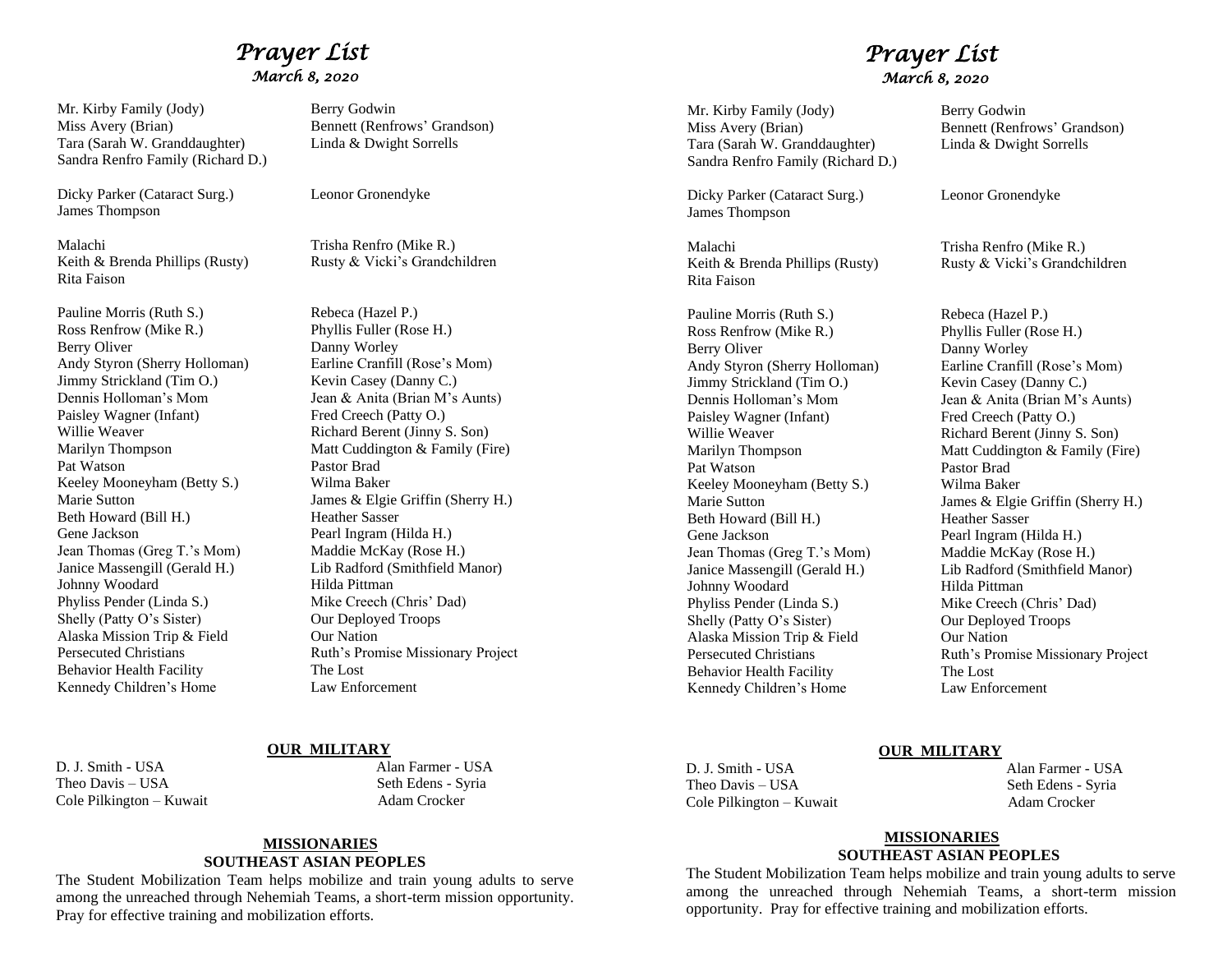